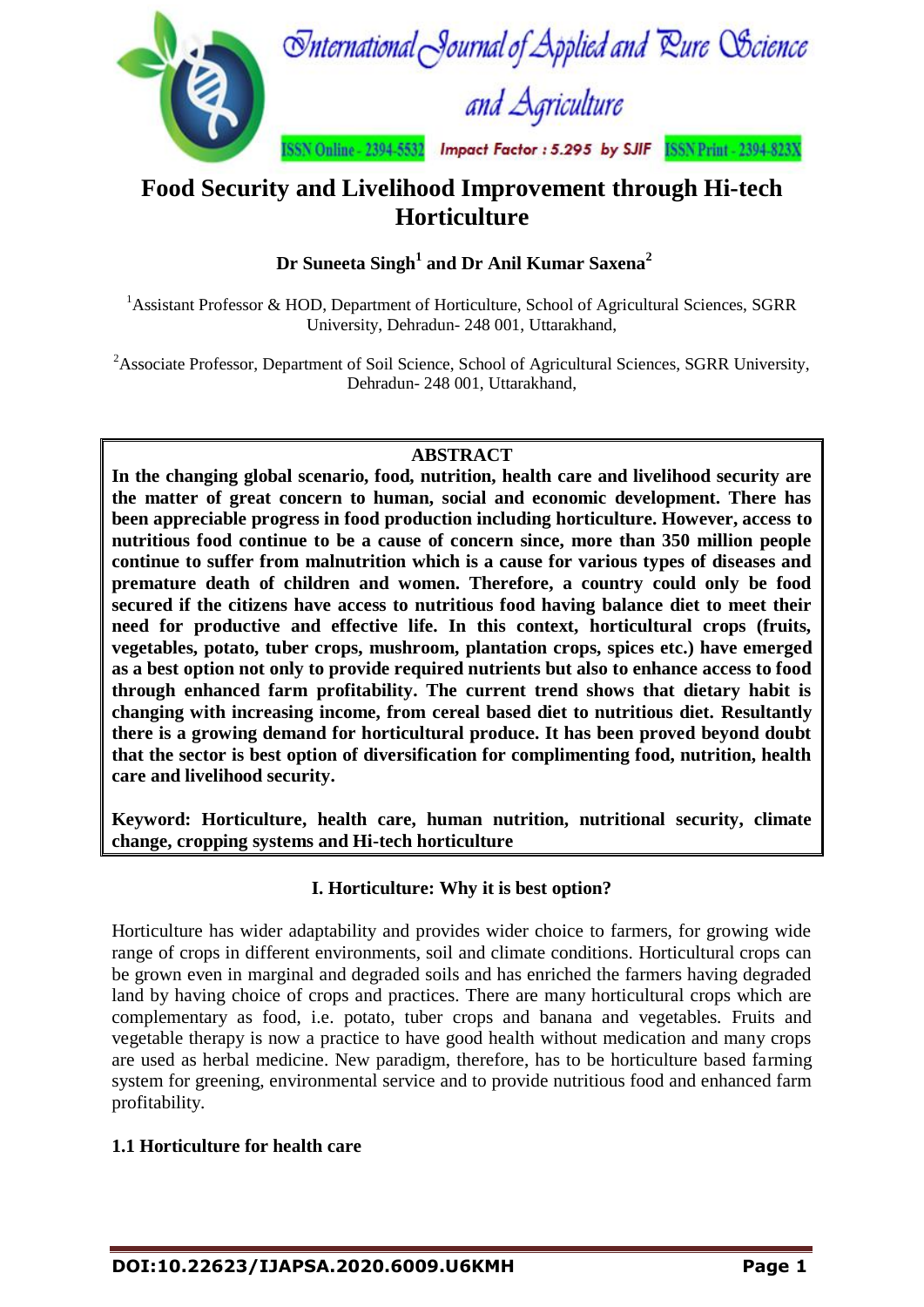Health care of people, at large, has been through modern medicine but still in Asia more than 80 percent people depend on herbs. Many of doctors now feel that modern medicine brings illness rather than wellness and subscribe for balanced diet which protect against many disease by enhancing self-protective mechanism through many immunological advantages. The fruits (aonla, bael, jamun, papaya, phalsa), vegetables (carrot, cauliflower, onion, garlic, beans, cucurbits, leafy vegetables), spices (ginger, turmeric, black pepper, fenugreek, ajawan) and ornamental plants (ashoka, ficus, catharanthus) protects against various kind of diseases. The spices like turmeric, chillies and cumin in the diet have been recognized to protect against cancer. Noni (*Morinda citrifolia*) with unique characteristics is recognized as best for health care, as it provides protection against various diseases including HIV. Virgin coconut oil protects from HIV and coconut water provides all nutrients to child apparently. Horticultural crops thus provide ample opportunities for health care. According to the Food and Nutrition Board of the National Research Council, man and women between 23 and 50 years eat about 2800 and 2,200 calories a day, respectively to maintain weight. The nutrient needs are liable to vary with gender, age, height, weight, physical condition, activity level and the climatic conditions where they live. Pregnant women and lactating mothers will need additional 300-500 calories per day than their usual needs. Thus, fruits and vegetable provide wider option (Table-1) for meeting the energy requirement for the human system.

| <b>Calories in per 100g</b> | <b>Vegetables</b>  | Calories in |
|-----------------------------|--------------------|-------------|
|                             |                    | per 100g    |
| 56                          | <b>Broccoli</b>    | 25          |
| 190                         | <b>Brinjal</b>     | 24          |
| 95                          | Cabbage            | 45          |
| 94                          | Carrot             | 48          |
| 70                          | Cauliflower        | 30          |
| 281                         | Fenugreek (Methi)  | 49          |
| 45                          | French beans       | 26          |
| 66                          | Lettuce            | 21          |
| 77                          | Mushroom           | 18          |
| 49                          | Onion              | 50          |
| 61                          | Peas               | 93          |
| 70                          | Potato             | 97          |
| 53                          | Spinach            | 26          |
| 77                          | Tomato             | 21          |
| 32                          | Tomato juice 100ml | 22          |
| 50                          | Watermelon         | 26          |
|                             |                    |             |

|                 | Table 1: Number of calories available in per 100 gram of fruits or vegetables |  |
|-----------------|-------------------------------------------------------------------------------|--|
| <b>December</b> | $C1$ , $\ldots$ , $\ldots$ , $1001$ $\ldots$ , $\ldots$ , $\ldots$            |  |

Cereals are the main staple food which lacks in various mineral and vitamins but to sustain and lead a healthy life, the food we eat should contain a wide range of nutrients in proper proportion i.e. it should be a well-balanced diet. The nutrients include proteins, fat, carbohydrates, vitamins, fibre and minerals. Each nutrient has a definite function. No single fruit or vegetable can nourish the body with all the vital ingredients it requires. Hence it is important to consume a variety of fruits, vegetables, spices and condiments to derive required nutrition. Horticultural crops are meeting essential requirement for which these crops are rich source of energy, proteins, vitamins, minerals and antioxidants etc. for nourishment of our body.

## **1.2 Scenario of Horticulture and Human Nutrition**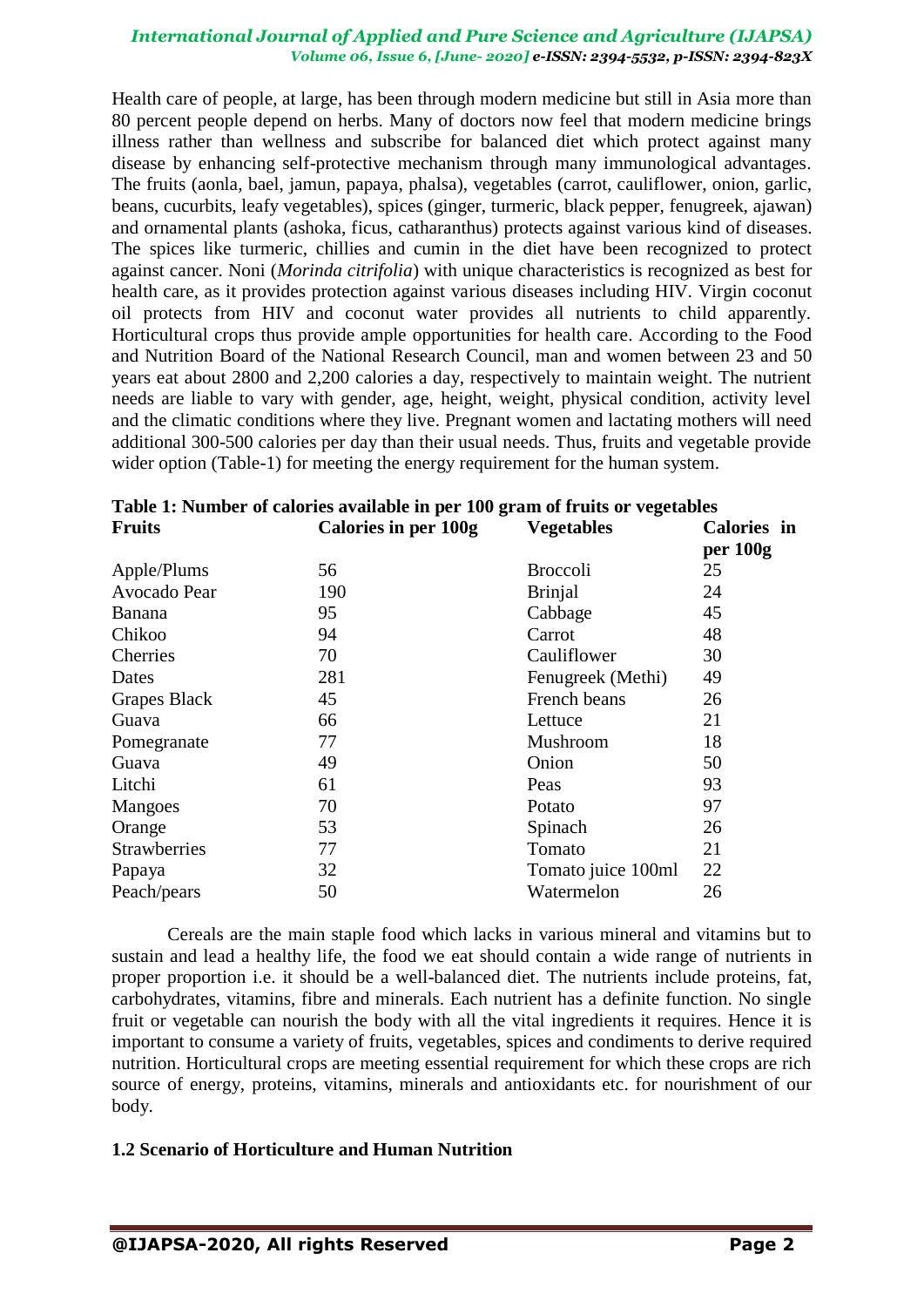Horticulture has emerged as a core sector in agriculture passing through the various phases with coverage of nearly 21.2 million ha, having an annual production of 234.5 million tonnes, which includes a wide variety of crops, vegetables, root and tuber crops, mushroom, floriculture, medicinal and aromatic plants, nuts, plantation crops including coconut and oil palm which are grown in different agro-climatic conditions. Though these crops occupy hardly 9% of the cropped area they contribute over 30.4% to the gross agricultural output in the country. Fruits and vegetables are also rich source of vitamins, minerals, proteins, and carbohydrates etc. which are essential in human nutrition. Hence, these are referred to as protective foods and assume great importance as nutritional security of the people. Thus, cultivation of horticultural crops plays a vital role in the prosperity of a nation and is directly linked with the health and happiness of the people. The emphasis on horticulture is recognition of the need for attaining nutrition security and for a sustainable income. Healthier diets will improve the learning capacity of children and the working capacity of adults, leading to higher incomes and a reduction in poverty.

India is the second largest producer of fruits after China, with a production of 75.22 million tons of fruits from an area of 6.45 million hectares. A large variety of fruits are grown in India, of which mango, banana, citrus, guava, grape, pineapple and apple are the major ones. Apart from these, fruits like papaya, sapota, annona, phalsa, jackfruit, ber, pomegranate in tropical and sub-tropical groups and peach, pear, almond, walnut, apricot and strawberry in the temperate group are grown in a sizeable area. In human nutrition, fruits and vegetables play an important role towards the making of a balanced diet. To some extent, they provide energy rich food. Banana, jackfruit, annona, sapota and fig contain carbohydrates in the range 19 to 24 percent and are good sources of energy comparable to potato, colocasia, tender maize, yam and green peas (15.9 to 24.6 per cent carbohydrates and 79 to 125k cal energy). Closely following this group of fruits as good sources of energy are mango, litchi, grapes, ber pomegranate, phalsa and jamun. Fresh avocado is the only highest energy yielding fresh fruit yielding 161 to 215 kcal per 100g of edible portion due to its high fat content (15-26%). But, fruit and vegetables are indispensable as sources of vitamins and minerals, which help in building resistance against diseases. Fruits and vegetables furnish 90% of the vitamin C and 60% vitamin A in the world. Mango and papaya are rich in pro-vitamin A and guava in vitamin C, Banana, among fruits is a good source of carbohydrate.

Fruits yield larger quantities of food per hectare compared to cereals. For example paddy yield (max.) is 3 tonnes/ ha whereas it is 22 tonnes/ha in case of banana; 45 tonnes/ha in case of pineapple and 40 tonnes /ha in case of grapes. Much less area is required to obtain the calorific requirement per adult per year (11,00,000 kcal) from growing banana (0.03 hectare) or mango (0.16 hectare) than from growing wheat (0.44 hectare). Horticultural crops in general are poor sources of protein as they contain less than 2% protein. Fruits are a rich source of organic acids like citric acid in citrus fruits and tartaric acid in grapes, which stimulate appetite and helping digestion. Papaya contains protein digesting enzymes. Many fruits and vegetables possess laxative property due to the presence of dietary fibre and pectin, which stimulate intestinal activity. Due to poverty, micronutrient malnutrition, is posing a threat to vulnerable sections in Asia and the Pacific regions. This is manifested in the form of vitamin A deficiency, iron deficiency anaemia and iodine deficiency disorders. The first two could be minimized, as discussed earlier, through horticulture intervention and awareness drive.

## **1.3 Production needed to achieve nutritional security**

Vegetables and fruits appear to be playing a prominent role in prevention of several chronic diseases such as heart disease, cancer, cataract, osteoporosis, diabetes, etc. The active constituents responsible for this property have been shown to be a number of nutrients,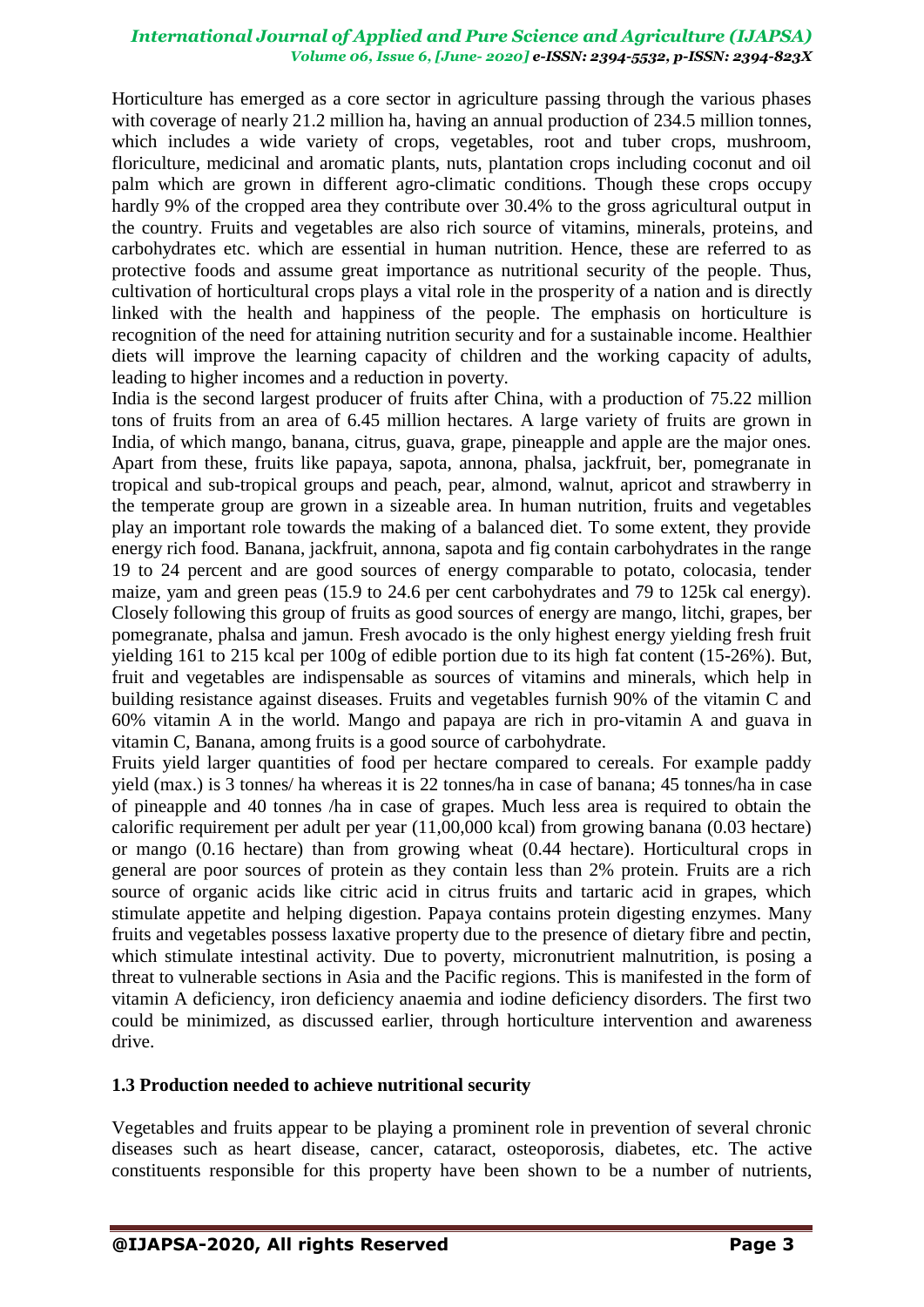phyto-chemicals and fibre. Apart from micronutrient related function, the bioactive phytochemicals prevent degenerative processes by antioxidant activity. In order to have protective effect, it is necessary to consume 400-600g of fruits and vegetables every day. But, the consumption level of fruits is low and widely variable from region to region in India. Fruit consumption level is as low as 1g/day/person in the states of Manipur and Nagaland to 70g/day/person in the Union territory of Chandigarh. An increase in the intake of fruits along with vegetables will meet the required daily allowance (RDA) of many nutrients. India with more than 75.22 million tonnes of fruits and 141 million tonnes of vegetables is the second largest producer of fruits and vegetables in the world next only to Brazil and China. However, per capita consumption of fruits and vegetables in India is only around 46kg and 130g against a minimum of about 92g and 300g respectively recommended by Indian Council of Medical Research and National Institute of Nutrition, Hyderabad.

## **II. Challenges ahead in food production**

The growing population is the major concern and is the big challenge for meeting the food needs worldwide. According to one of the predictions from FAO, the agricultural productivity in the world will sustain the growing population in 2030, but millions of people in developing countries will starve for food nutrition and remain hungry due to shortage. By 2025, 83% of the expected global population of 8.5 billion will be in the developing world. The question before us is-can we meet food needs and provide nutrition, health care, fuel and fiber to growing population? The answer is-'it is difficult, but not impossible. Past experiences build the confidence, that, country has achieved. It was difficult to feed 320 million populations and now we are able to feed 1011 million people and have surplus too beside appreciate growth in horticultural and livestock. Crops which were not grown at particular location are made to grow. Indian Agriculture, even with high pressure on land (17% population from 2.3% land and 4.5% water) has fed the Indian population. In the postindependence period, India made a steady progress in agriculture. Agriculture was simple, extra land and water was available, few genes did wonder that ushered in "Green Revolution". But the challenges before us now are much greater than before. In the prevailing circumstances of shrinking farming land, depleting water resources and changing climate, the situation has become complex. Optimistically, through the inputs of science and technology, challenges ahead could be converted into opportunities for sustainable production. Horticulture has proved to be the best mean of diversification for higher land productivity has been achieved with context to gross return per hectare. But there is need to make the sustainable development in production of fruits, vegetables, tubers, plantations and tuber crops for meeting the growing demand of rising population with nutritionally rich horticulture produce.

## **2.1 Impact of climate change**

Climate change has been perceived as threat and will have impact on horticultural crops, due to erratic rainfall, more demands for water and enhanced biotic and abiotic stresses. However, the changes will not only be harmful, as enhanced  $CO<sub>2</sub>$  concentration may enhance photosynthesis and increased temperature may hasten the process of maturity. Increased temperature will have more effect on reproductive biology and reduced water may affect the productivity but adaptive mechanism like time adjustment and productive use of water shall reduce the negative impact. These challenges could be addressed through identification of the gene tolerant to high temperature, flooding and drought, development of nutrient efficient cultivars and production system for efficient use of nutrients and water. Strategies have to address the enhanced water efficiency, cultural practices that conserve water and promote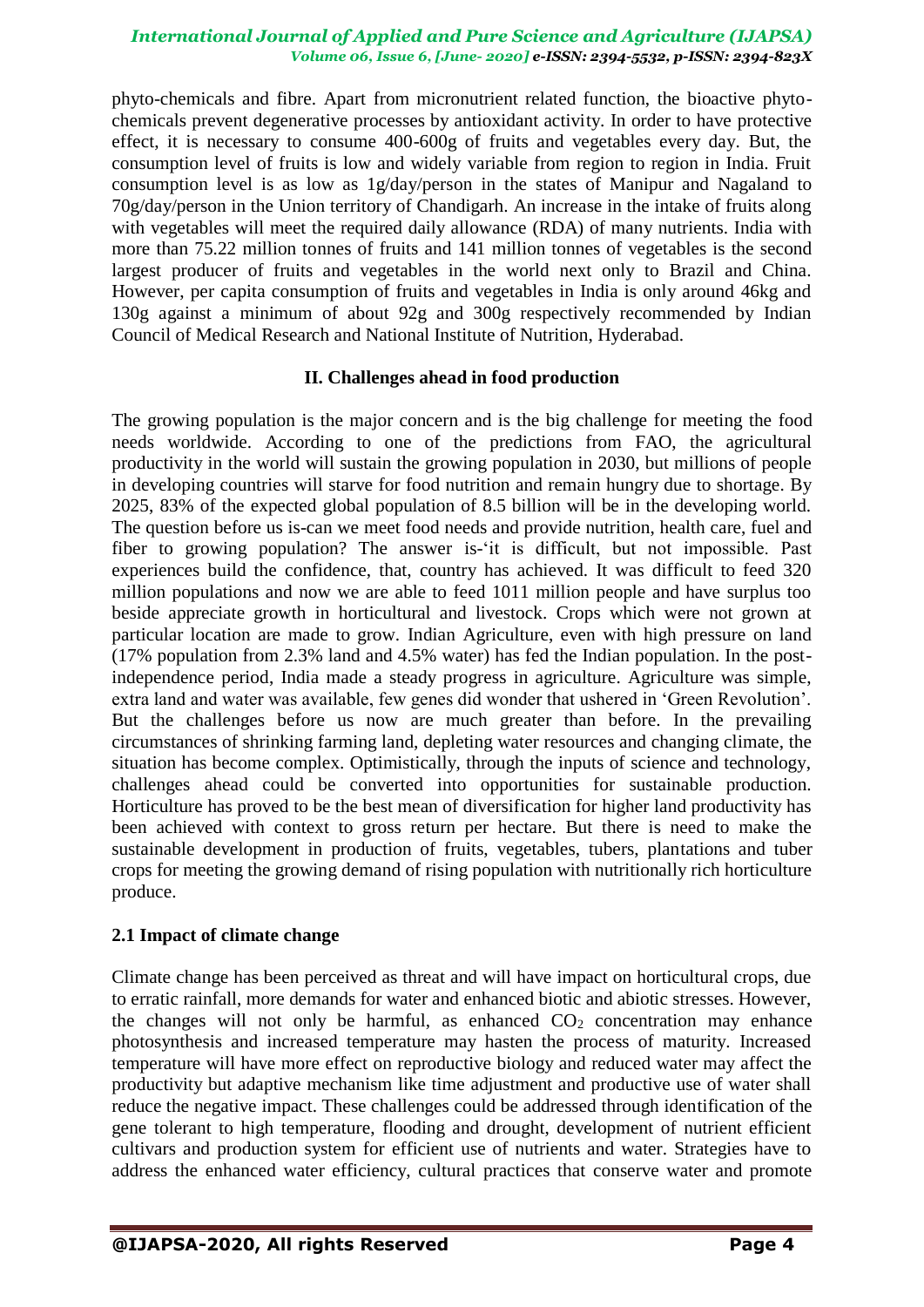crop. Development of climate resilient horticultural crops which are tolerant to high temperature, moisture stress, salinity and climate proofing through genomics and biotechnology would be essentially required. This would need highly prioritized research to address the impact of climate change. We must have also to enhance the knowledge to address all the strategies which can convert the challenges into opportunity. Concerted and integrated efforts with effectiveness and efficiency will be essential to meet the ever increasing demand.

## **2.2 Research system of Horticulture in India**

The research system for horticultural crops in India is well organized and committed. The research for horticultural crops is being carried out at 10 ICAR institutes (with 24 regional stations) 6 Directorates and 7 National Research Centers (on major crops). Multi-disciplinary and area specific research is also conducted under All India Co-ordinated Research Projects each on Tropical, Sub-Tropical, Arid Fruits, Vegetables, Potato, Tuber Crops, Mushroom; Floriculture, Medicinal and Aromatic crops, Betel vine, Palms, Cashew, and Spices at 254 centers located at various research institutes and State Agricultural Universities. In addition, 5 network projects have been approved in XI plan to address specific issues. Research on horticulture is also undertaken in multi-disciplinary institutes, departments of horticulture in 34 Agricultural Universities, two Deemed Universities and 3 Universities of Horticulture and Forestry. Besides the above, traditional Universities, and other Central organizations like the Council of Scientific and Industrial Research, Department of Biotechnology, Atomic Energy Research Centre, Defense Research Development Organization and others also undertake research projects in basic/strategic area. The Horticulture Division of ICAR is responsible for national level planning and promotion of major research program in relation to horticultural crops. The main focus of program is to safeguard the genetic resources, develop suitable cultivar of different crops and augment the production and protection technologies and also technologies for enhanced shelf-life. Outreach research programs to combat the serious diseases caused by *Phytophthora, Fusarium, Alternaria* and viruses have been initiated cutting across the discipline. Five National Research Centers on Cashew, Onion and Garlic, Mushroom, Medicinal and Aromatic Plants and Oil palm were upgraded to function in directorate mode. AICRP on floriculture has been strengthened and upgraded to Directorate of Floriculture. Two genomic network projects are being operated in at various ICAR institutes on horticultural crops namely, International Solanaceae Genome Network program and International Network on Improvement of Banana and Plantain. Several international programs have been taken up which address the issues.

## **2.3 Technological advancement in Horticulture**

In the present time, diversification, market orientation and commercialization, involving the introduction of new crops and varieties, increased share of horticulture in the cropping pattern, diversion into processing and export oriented production of a large number of crops are the most important changes noticed in the recent past. Several technological innovations have been advanced in the complete value chain involving technology for orchard establishment, availability of true to type planting material, plant architecture engineering and management, mulching, fruit thinning, integrated nutrient management, water management, integrated pest and disease management, post-harvest technology, processing and marketing. The positive changes in horticulture sector have occurred because it has received the off importance from all the stakeholders, public sector, private sector and farmers during the last decade. This is primarily the result of realization that diversification to horticultural crops is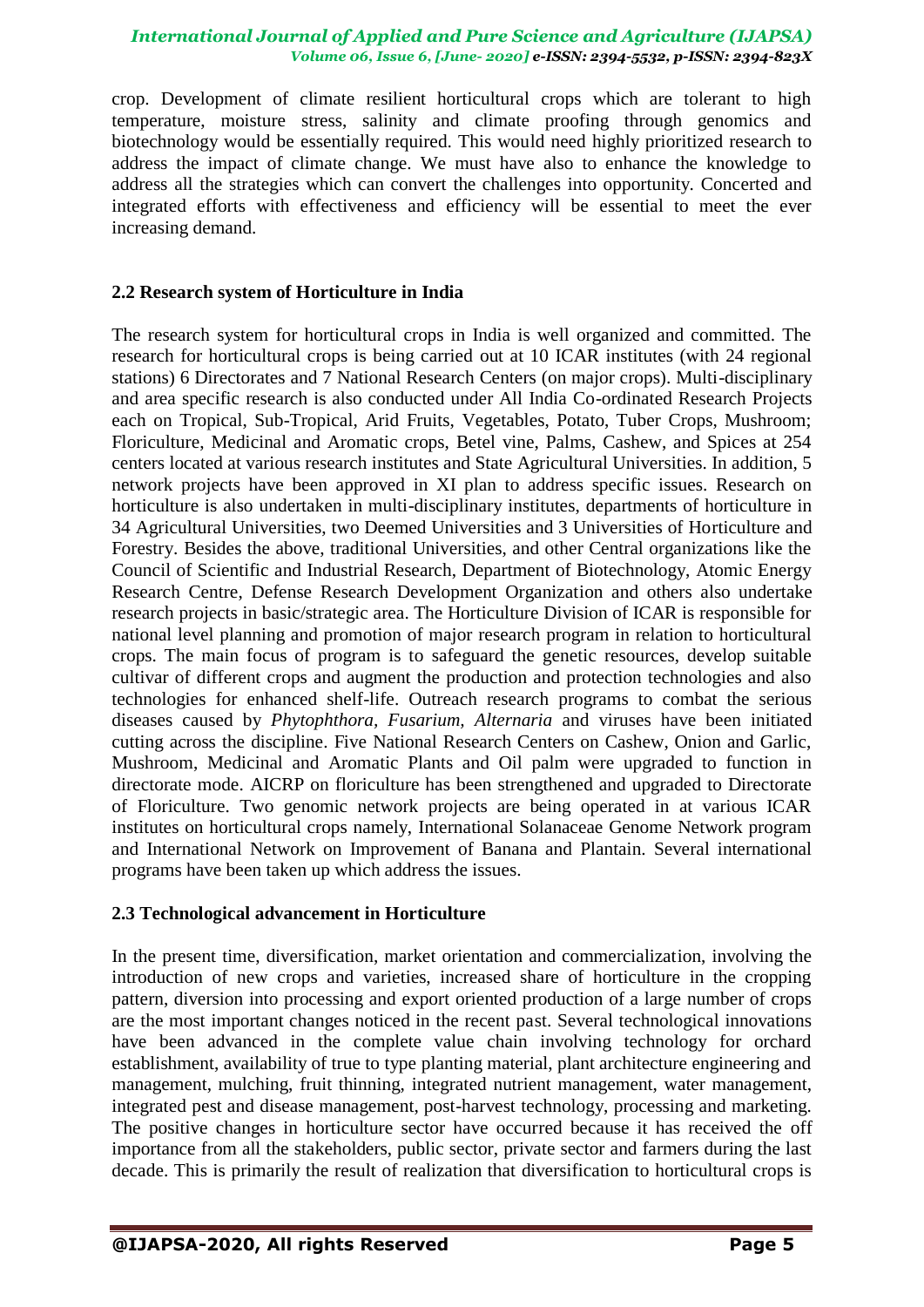now the major option to improve livelihood security and health care. Keeping in view the dynamic needs of diverse stakeholders under the National Agriculture Research System, the R&D on horticulture has been undertaken in several multi-crop and multi-disciplinary institutes and the several technologies has emerged.

## **2.4 Genetic diversity management in Horticulture**

In the endeavor to attain the food and nutritional security for the increasing population, improvement in the productivity through germplasm enhancement and its utilization is important. In order to provide strong backing to the breeding programmes, germplasm collection efforts were strongly supported by the national research programme. Concerted efforts made for documentation, characterization, conservation and utilization of plant genetic resources in horticultural crops enabled to conserve 72,600 accessions of cultivated, wild and related taxa. To fulfill the dynamic needs, nutritional and health care of the people, it has become necessary to identify accessions possessing high nutritional value and bioactive compounds which play a great role in health care which shall be helpful in breeding varieties with special attributes.

## **2.5 Crop improvement in Horticultural crops**

Efforts have been made to develop high yielding varieties and hybrids of different horticultural crops for different regions and have been widely adopted for cultivation by farmers in the various parts of the country. More than 1796 improved high yielding, high quality coupled with disease and pest resistant varieties and hybrids have been released by various institutes/ universities for cultivation in diverse agro-climatic conditions of the country. Regular bearing mango hybrid, export quality grapes, multiple disease resistant vegetable hybrids, high value spices and tuber crops of industrial use have been developed. Improved varieties have revolutionized the horticultural sectors. High-yielding Gauri Sankar and Sree Bhadra sweet potatoes have focus in minimizing malnutrition and improving nutritional security. Similarly, breeding to develop grape cultivars suitable for vine making, black pepper cultivars rich in aroma compound "Caryophyllene", development of processing tomatoes etc. are some of the research programmes being carried out in various horticultural institutes. Varieties are being bred for processing qualities such as Kufri Chipsona in potato for chips making, high TSS white onion in NRCOG W448, grape varieties suitable for vine making, papaya varieties for table and papain production are some of the successful research attempts being carried out at various ICAR institutes.

## **2.6 Hybrid technology for high productivity and quality**

The hybrid technology has revolutionized the production of vegetable crops and demand for hybrid seeds is continuously increasing. Hybrid of tomato, chilli, cucumber and muskmelon are being produced at several locations in the different states in the country. Besides this, imported seeds of mostly for cole crops are available to the Indian farmers. All India Coordinated Vegetable Improvement Project (AICVIP) has so far recommended for cultivation of more than 45 hybrids. Besides, many hybrids of vegetable crops, developed and marketed by private sector are also available to the farmers. At present, area under vegetable hybrids accounts for 10% of total area. Area under high yielding F1 hybrids in important vegetable crops ranges 17.8-31.5% in tomato (31.5%), cabbage (31.39%) and brinjal (17.8%) and areas under capsicum and chilli are also under expansion. High production, earliness, superior quality, uniform produce and resistance to biotic and abiotic stresses are the main advantages of F1 hybrids. Keeping in view the dynamic needs, the research efforts in various institutes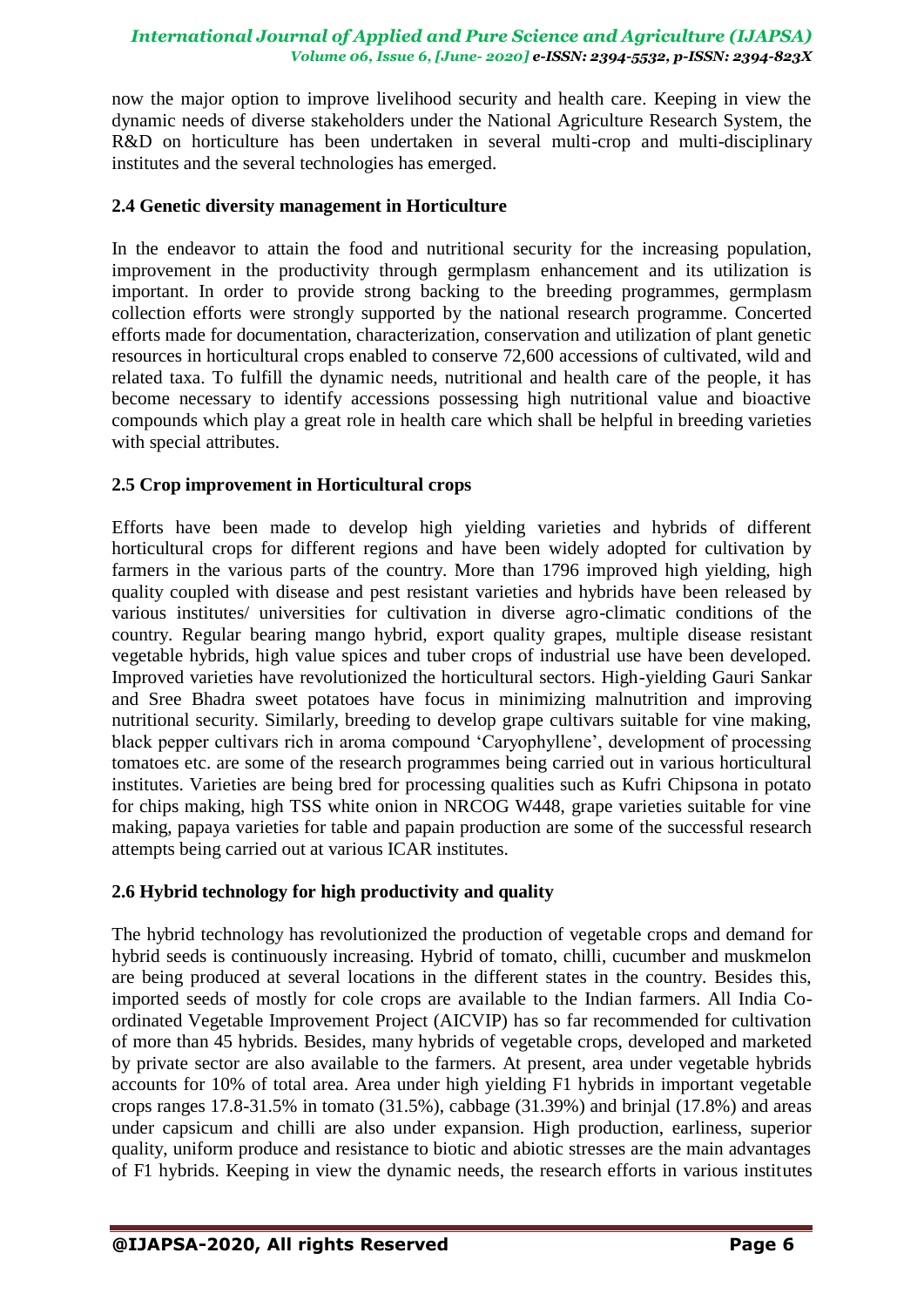has focus on development of hybrids with multiple disease resistance, early maturity and utilizing male sterility system. CMS lines have successfully been utilized to produce potential experimental crosses of onion and commercial hybrids of chilli. Nuclear male sterile lines (GMS) of tomato, brinjal and chilli were introduced/established and are being successfully utilized for developing a number of cost effective experimental crosses at various centers. Hybrid seeds of chilli (CH-1, CH-3, CCH-3), brinjal (Kashi Sandesh), tomato (TH-1) are being now produced by the farmers by up scaling their skill. The parental lines of a number of hybrids developed have been sold on non-exclusive basis to the seed companies with aim to promote these hybrids among the farmers.

## **2.7 Biotechnological interventions for crop improvement**

Biotechnological tools have supplemented various conventional approaches in conservation, characterization and utilization in horticultural crops for increasing the production and productivity. These tools have provided ample scope for the breeder to improve diverse traits, including yield, disease resistance, abiotic stress tolerance and quality more precisely and in reduced time. Use of meristem culture and micro grafting, is successful in citrus for elimination of viruses. Anthers of capsicum variety Arka Gaurav and tomato hybrid Avinash-2 responded to culture with an embryogenic like response without an intervening callus phase. Androgenesis has been successfully used for brinjal, pepper, cabbage, cauliflower, potato, asparagus and carrot, whereas gynogenesis has been successful in onion. Embryo rescue has been successfully employed in production of hybrids of *Musa accuminata* × *Musa balbisiana, Carica papaya*  $\times$  *Carica cauliflora, interspecific crosses in pineapple and* seedless  $\times$  seedless grape varieties. Use of molecular markers for crop profiling, finger printing, molecular taxonomy, identification of duplicates, hybrids, estimation of genetic fidelity and tagging of genes for marker aided selections is gaining importance. Efforts are under way to fingerprint mango, banana, cashew nut, kiwifruit, walnut, grape, citrus, etc. by different research centers. DNA sequence has been isolated for root-knot nematode resistance (Mi) gene in tomato and is being used to facilitate breeding this valued trait into new varieties and even other species. QTL mapping are in progress in many crops such as brinjal, tomato, capsicum while association mapping (linkage disequilibrium) is used in case of perennials such as black pepper, cardamom and coconut. Gene pyramiding for useful genes in one back ground variety of commerce is the mainstay of biotechnological research and is in progress in solanaceous vegetables. Efforts are in progress at various institutions in India to tackle issues of managing disease resistance, resistance to insect pests, nutritional quality improvement and to extend shelf life of fruits and vegetables through development of transgenics. A network project is in operation which involves 6 horticultural crops (banana, brinjal, cassava, papaya, potato and tomato. A large number of transgenics with Cry-l AB gene have been produced with resistance to the most damaging insects, usually Lepidopteron followed by Coleopteran and Dipterans. Nutritionally improved transgenic potatoes have been obtained by transferring the amaranth seed albumin gene (AmA1) from Amaranthus hypochondriacus in to potato and also succeeded in reversing the sweetening process in potato by using invertase inhibitor gene. RN Biotechnology has succeeded in developing potato which does not sweeten at lower temperature. RB gene transferred in two potato cultivar has given appreciable protection against Late blight disease which is a major concern.

## **2.8 Bioactive components-enhancing nutritive value**

One of the most significant contributions of biotechnology is the improvements of nutritional status of horticultural crops. Several nutritional traits such as, carbohydrates, proteins, oils,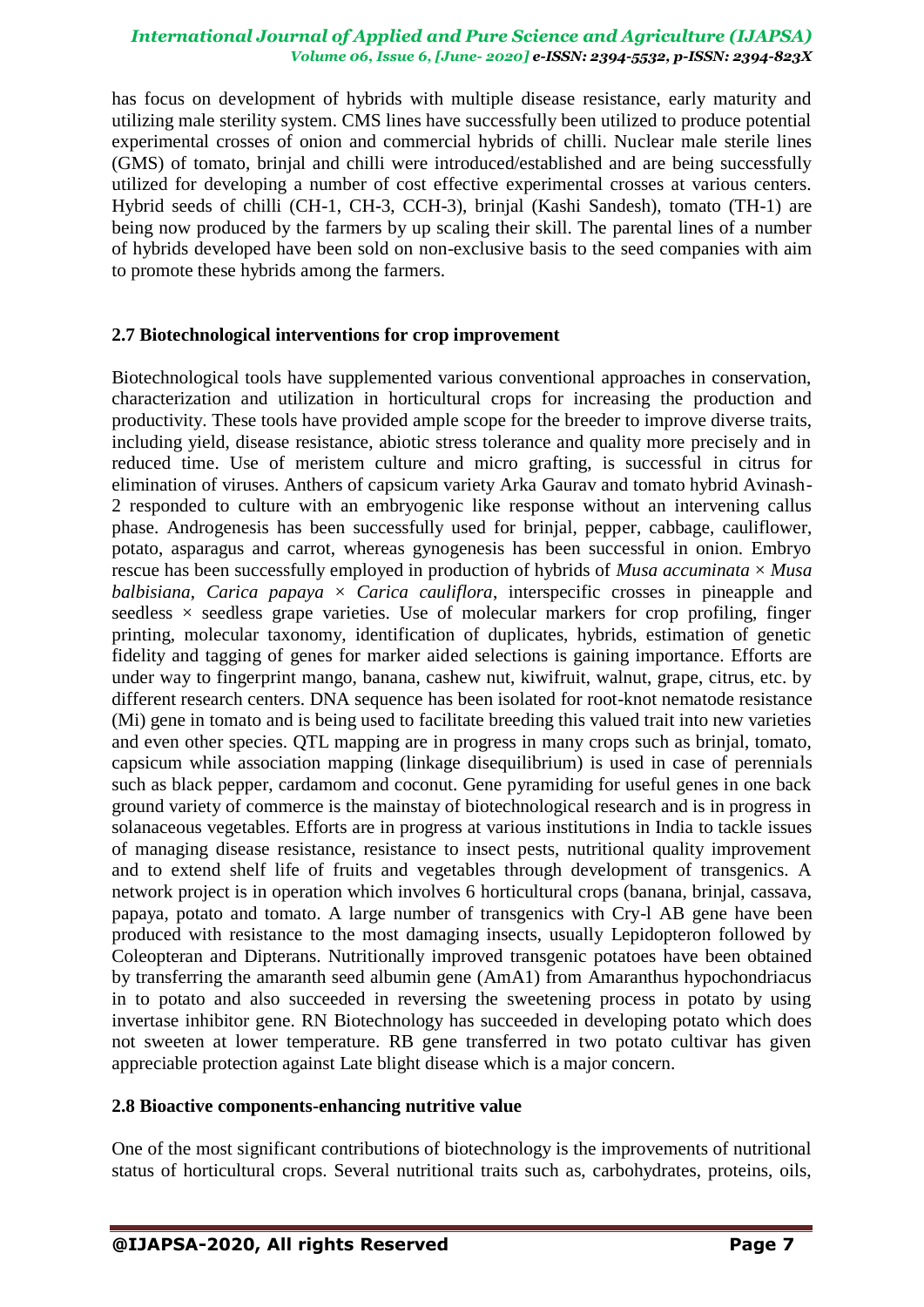fats, vitamins and amino acids constitute the main target of plant biotechnology. A new approach to increase crop Active components such as carotenoids from tomatoes, glucosinolates from Brassica vegetables, phytoestrogens from soybean and phenolics and antioxidants from various plants protect and prevent numerous disease such as cancer and cardiovascular disease. These antioxidants are also associated with slowing the ageing process and improving overall health. Phytoestrogens from Dioscorea species such as wild yam (*Dioscoreavillosa*) also possess numerous physiological benefits. Some sweet potato varieties have anti-diabetic potential. Most of these bioactive components are plant secondary metabolites.

## **2.9 Horticultural crops as bioreactors for health care**

Highly productive crops such as potato, cassava and yams are easy to grow and can generate considerable biomass within a short period. With these features research has been carried out to determine whether transgenic plants of these crops can be exploited for the production of commercial proteins and biochemicals and recombinant biopharmaceuticals such as cytokines, hormones, monoclonal antibodies, enzymes and vaccines. Plant fatty acid biosynthesis is carried out exclusively in the plastid by the fatty acid synthase complex, with desaturation reactions, for example, resulting in production of linoleic, gamma-linolenic and alpha linolenic acids. Hence higher plants do not synthesize long chain polyunsaturated fatty acids (PUFAs). A number of separate desaturase/elongase enzymes are required for conversion of linoleic acid in plants to long chain PUFAs. Getting plant cells to produce the nutritionally important omega-3 fatty acids, eicosapentaenoic acid (EPA) and docosahexaenoic acid (DHA), likely requires expression of five or six introduced enzymes as well as system engineering to produce high levels and to prevent further onward metabolism of the desire products. While PUFA synthesis from acety1 CoA, as it occurs in plants, needs about 30 enzymes a much simpler pathway, involving a specialized polyketide synthase (PKS), system has been characterized for PUFA production in marine prokaryotic and eukaryotic microorganisms. Transforming plants with an expression cassette comprising a transcriptional/translational initiation region joined to a gene or component of a PKS like system capable of modulating the production of PUFAs, can result in alterations in the PUFA profile in the host cells. In transgenic plants, using a PKS-like system, PUFAs accumulate in the cytoplasm.

## **III. Rootstocks for production and profitability**

Interaction of suitable rootstocks and scions become essential to achieve targeted production. Appropriately selected rootstocks have potential to modify architecture of plants for efficient utilization of resources. It can ameliorate the soil, enhance nutrient and water use, leading to conservation. Therefore, rootstocks have become integrated in production system of grapes, citrus, apple and many fruit crops for successful production. Citrus rootstock, Rangpur lime can adapt to water stress, calcareous soils and resist to Phytophthora. The use of rootstock in grape cultivation has gained popularity, and almost all newer vineyards are being planted on stress tolerant rootstocks only. The popular root stock for grape are Dog ridge B and 110R, which can sustain abiotic stresses like drought and soil salinity and provides vigour of vine needed for production. In sapota, Khirni (*Manilkara hexandra*) has proved drought tolerant and productive in marginal soil. Several components of future commercial fruit growing will depend on successful use of rootstocks for better scion compatibility, canopy architecture,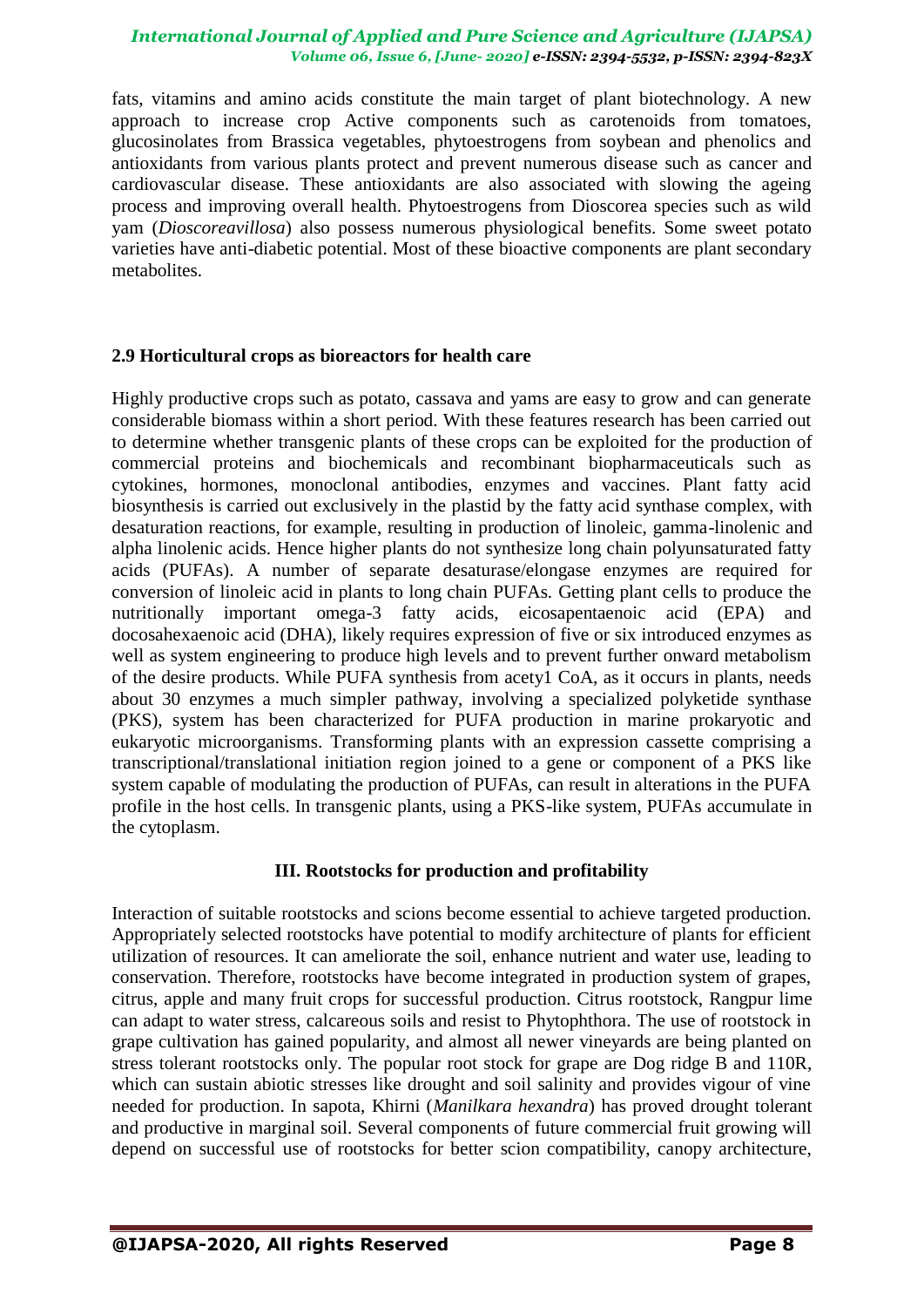fruit quality, nutrient absorption, water use efficiency, biotic and abiotic stress tolerance and adaptation under the influence of climate change.

## **3.1 Quality planting material and seed technology**

There have been technological changes in seed production, techniques for production of hybrid seeds, using of cytoplasmic male sterile lines (CMS), technologies for vegetative methods of propagation, now *in vitro* propagation technologies, and a success story in banana, potato and citrus and many other crops. Knowledge has also improved about the diseases being transmitted through vegetative propagation chain, and now diagnostic technologies are available for early detection. Enabling policies have also been changing to make available the best material to farmers However, seed chains addressing the production of nucleus seed, foundation and certified seeds are weak, planning do not commensurate with needs. Management of quality and health of plants needs up gradation, in order to ensure quality seeds and healthy planting material. Therefore, it is essential that dynamics of technologies and policies are analyzed in perspective to address the challenges of the future, because appropriate seeds and planting material hold the key to success in horticulture.

## **3.2 Diagnostics for health management**

Disease free planting materials are essential for resource conservation, where in it eliminates the infected plant material and reduced the cost of crop production. Various diagnostic methods viz. ELISA, Polymerase Chain Reaction (PCR), multiplex PCR, and Real Time PCR are available for different viruses, bacteria and fungi. PCR based diagnostic protocol has been developed for rapid detection of viruses and phytophthora in citrus, banana, potato, coconut and tuber crops have been developed.

## **3.3High density planting system**

High density planting technology has been standardized for many crops and also adopted by many fruit growers in India. It has become a success story in banana, pineapple, citrus, papaya, mango, cashew and few other fruit crops. High density orchards not only have provided higher yield and net economic returns per unit area in the initial years, but also facilitated more efficient use of inputs. In high density planting, closer spacing has given two and half times more yield than normal spacing in mango, guava, papaya and pomegranate. The varieties suitable for high density planting system have also been identified. Technologies for high density planting, canopy management and rejuvenation of old and senile orchards of been developed and successfully demonstrated for many fruit crops. Technologies for meadow orcharding in guava are being adopted for higher productivity. Coconut based high density multi-species cropping system helps to improve soil properties, realize the better stability for the farm net income and generates additional employment.

## **3.4 Nutrient dynamics for efficient use**

Among various inputs, fertilizers alone account for 20-30% of the total cost of production; moreover, the efficacy of fertilizers applied in soil is low due to various losses and soil fixation. Fertilizer use efficiency studies using isotope labeled fertilizers have shown low efficiency of fertilizer use necessitating a system, which can determine the need of nutrients for all stages of growth and also understand the soil ability to supply needed nutrients more efficiently. Soil nutrient based fertilizer application is useful in vegetable crops, but fruit trees rarely respond to nutrient needs based on soil test, thus leaf nutrient standards have been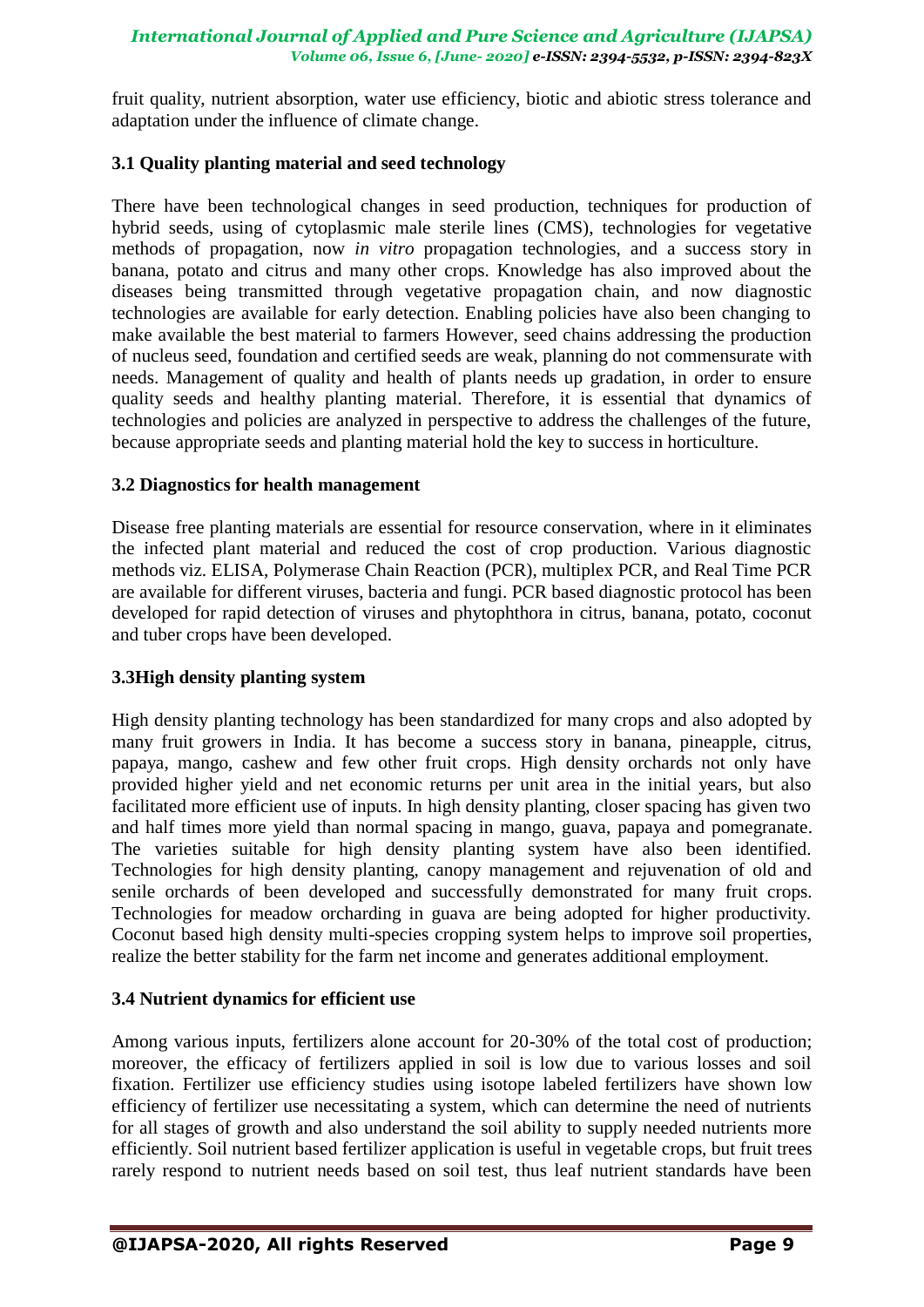developed for many fruit crops to enhance the efficiency of fertilizer. Site specific production, diagnostic and advisory recommendations to maximize nutrient use efficiency are being worked out. The nutritional requirement for various horticultural crops for different agro-climatic zones has been worked out and successfully adopted by farmers. But the focus is required for the use of biofertilizers, VAM fungi, biological N fixers and other beneficial microbial agents for effective nutrient use efficiency.

## **3.5 Water use technology with high efficiency**

Good water management using well designed system is critical for sustaining production and quality of produce, more specifically for horticultural crops. If water is applied, when stresses is needed there is crop loss, and if water deficit is experienced at active growth phase or fruit development stages it causes severe loss to production and quality. Therefore, it is imperative to manage the water which answers, when, where and how to draw maximum efficiency and productivity. Therefore scheduling based on plant water balance in consonance with soil and climate is appropriate. The water has to be applied to root zone to save the losses. Since lot of losses is caused during the conveyance, it is essential that appropriate delivery system is used which enhance the efficiency. Initiatives were taken to apply water in such a manner which can provide maximum output. When, where and how water should be applied has been worked out. Among various methods tried drip irrigation has proved successful in exhibiting high water productivity by saving irrigation water from 25-60% in various orchard crops and vegetables with 10-60% increase in yield as compared to conventional method of irrigation. It is one of the latest methods of irrigation which is becoming popular in areas with water scarcity and salt problems. The fertigation has become the state of the art in orchard crops and vegetables because nutrients can be applied to plants in the correct dosages and at the time appropriate for the specific stage of plant growth. Fertigation requirement in fruits (mango, banana, grapes, papaya, and pomegranate, citrus and strawberry), vegetables (tomato, chillies, brinjal, okra, potato, muskmelon, cucumber) and ornamental crops (rose, carnation, gerbera) and plantation crops (coconut, arecanut and coffee) have been standardized to improve the nutrient and water use efficiency which increased from 120 to 290%.

## **3.6 Green or Organic Horticulture**

Changing dietary habits among many segments of the population coupled with health consciousness has resulted in growing demand for organic food. Demand for green food is on increase and harnessing the potential of organic farming which address soil health, human health and environmental health is considered to have greater significance. In last few years, organic farming has attracted many farmers across the country especially combined with ecotourism and have experimented successfully. India is best known as an exporter of organic tea and also has niche market for spices and fruits and vegetables. India also encouraged the production and export of organic food by developing capacity and capability which exists more in horticultural crops. Protocol for organic production may horticultural crops has been worked out which includes use of resistant varieties, management of soil vermicompost and biofertilizer and management of disease and pests using biological control as well as biopesticides.

## **3.7 Horticulture based cropping systems**

Farming system and cropping system approach for sustainable use of farm resources and reduced risks have been successfully demonstrated in perennial horticulture various farming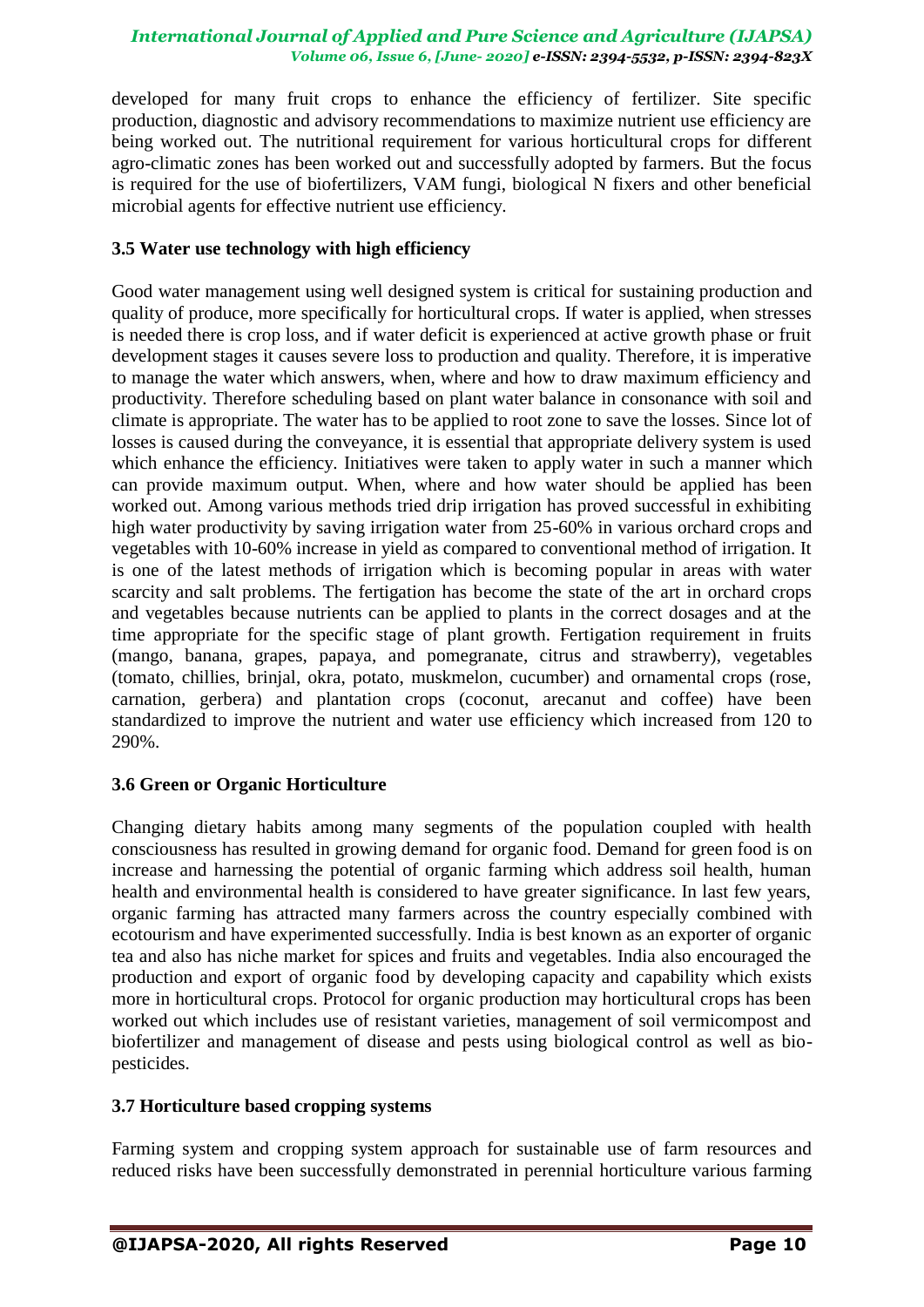system models have been developed and suitable crops in earlier year of tree plantation to maximize the output in different agro-climatic conditions has also been developed. Shade loving medicinal and aromatic crops like patchouli, rose geranium, long pepper, Sarpagandha, kacholam etc., are successfully grown under coconut and areca nut. The choice of crop selection is mainly based on farmer"s need. The elephant foot yam is widely grown as intercrops in litchi, coconut, banana orchards. Spices like black pepper, ginger, turmeric, vanilla, nutmeg, clove and some medicinal plants are the ideal intercrops for coconut. Careful selection of enterprises vis-à-vis optimum allocation of resources available in farming system enables dynamic nature of competition, cost effectiveness and efficiency by improving the efficiency of inputs, enhanced genetic productivity and harnessing complementarities of enterprises.

## **3.8 Hi-tech Horticulture and Precision farming**

Hi-tech horticulture is the deployment of modern technology which is capital intensive, less environment dependent, having capacity to improve the productivity and quality of produce. On the other hand, Precision Farming involves the application of technologies and principles to manage spatial and temporal variability associated with all the aspects of horticultural production for improving crop performance and environment quality. Precision farming calls for efficient management of resources through location-specific hi-tech interventions. Hi-tech horticulture encompasses a variety of interventions such as micro irrigation, fertigation, protected/greenhouse cultivation, soil and leaf nutrient based fertilizer management, mulching for in-situ moisture conservation, micro propagation, biotechnology for germplasm, genetically modified crops, use of biofertilizers, vermiculture, high-density planting, hi-tech mechanization, green food, soil-less culture, biological control etc. Precision farming application of fertilizers has been proved profitable than the recommendations based on package of practices. About 17 Precision Farming Development Centers (PFDC) have been established in different agro-climatic regions. Activities like greenhouse construction, mulching, shade net and plastic tunnels are also being promoted. The crops where some of the components of precision farming have been practiced are banana, grape, pomegranate, capsicum, tomato, chilli, cashew and selected flowers.

## **IV. Plant health management system**

There are several pests and diseases such as fruit fly, stem and fruit borer, bark eating, leaf gall midge, aphids, mites and moths and diseases like scab, powdery mildew, leaf spot, brown spot, gummosis, canker causing serious damage to various horticultural crops. Among different pests, termites, rodents also cause considerable damage particularly in low rainfall areas. The chemical control measures for various pests and diseases have been worked out at various centres, but there is need for eco-friendly practices. During the last two decades IPM has moved from a peripheral position to the central stage of horticultural production programmes. The desirability of controlling pests by the use of integrated pest management is no longer questioned. A variety of techniques have been developed and refined for controlling different insect pests.

Plant health management in horticultural crops involves not only pre-harvest but also postharvest health management strategies such as production of pest and disease-free planting materials, use of bio-inoculants and other growth enhancing soil amendments, indexing for major pathogens and certification of planting materials, seed plot technique and mother garden technique and other such measures. Several bio-control agents have been identified for various fruit crops but new bio-control agents from the native zone are required to be identified. Disease forecasting models developed are useful in determining the role of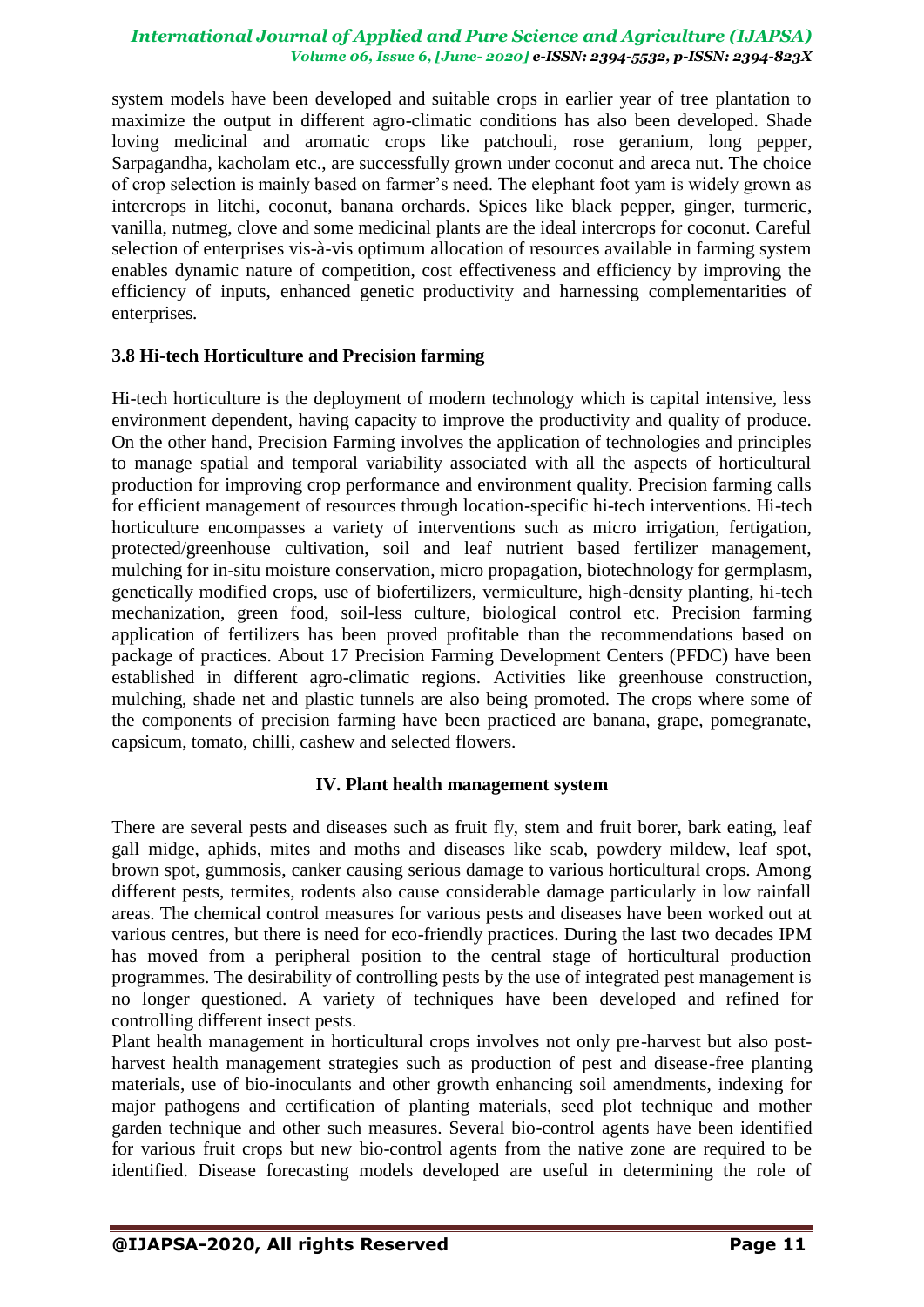climatic factors in disease appearance and progression and devising suitable management strategy. Efforts are also envisaged towards development of nonlinear stochastic models which would capture better the inherent nonlinearity in the disease incidence over timeepoch.

## **4.1 Post-harvest technology**

In order to make horticulture a viable enterprise, value addition is essential. Harvest indices, grading, packaging, storage techniques have been developed/ standardized for major horticultural crops. Value addition through dehydration of fruits and vegetables including freeze drying, dried and processed fruits, vegetables and spices and fermented products have also been developed. Potato chips, spices flakes and fingers, French fries are becoming popular as fast food business. Development of new products like juice punches, banana chips and fingers, mango nectar and fruit kernel derived cocoa substitute, essential oils from citrus, fruit wines, dehydrated products from grape, pomegranate, mango, apricot and coconut, grape and fruit wines, value-added coconut products like snowball tender coconut, coconut milk powder and pouched tender coconut water (Cocojal) etc. are getting popular day by day. Improved blending/ packaging of tea and coffee have opened new markets. New products such as tetra pack filled fruit juices are now house hold items. Packing materials like Corrugated Fibre board boxes (CFBs), perforated punnets, cling film wraps, sachets, etc. have been standardized for packaging of different fresh horticultural produce.

As food consumption patterns are changing towards more convenient foods, the demand for products like pre-packed salads, packed mushrooms and baby corn frozen vegetables etc. are increasing and are sold in shopping malls. Consumer friendly products like frozen green peas, ready to use salad mixes, vegetable sprouts, ready-to-cook fresh cut vegetables are major retail items, which have already started peeping out of retail windows. In order to reduce dependence on refrigerated storage, low cost eco-friendly cool chamber for on farm storage of fruits and vegetables has been developed. For preventing the post-harvest losses proper storage, cold preservation, packaging and transport methods with Hazard analysis Critical Control Point norms have to be given more thrust. Standardization of Modified Atmosphere Packaging and Storage systems with greater emphasis on safety (pesticide free), nutrition and quality is getting emphasis.

## **4.2 Mechanization in Horticulture**

Most of the horticultural operations in India are done manually or with animal power. Wherever, the farming operations are mechanized the crop productivity is high. Several machines and tools have been developed to enhancing the efficiency of farm operation. In fruit crops, the tractor operated pit whole digger and bucket excavators (JCB) have been developed need adoption. The fruit nurseries mechanization using media siever, media mixer and plastic bag filler have been achieved.

## **4.3 Way ahead towards ensuring nutritional and livelihood security**

There is need to enhance the level of food security and nutrition by improving the efficiency of the horticultural production system and associated support services such as marketing, processing, credit, post-harvest loss prevention, etc. through the application of modern technologies and diversified cropping patterns, that will promote the production and productivity, and provide higher incomes to the small and marginal farming communities in a sustainable manner. The nutritional status of the population can be improved through creating an environment in which households has sufficient access to fruits and vegetables at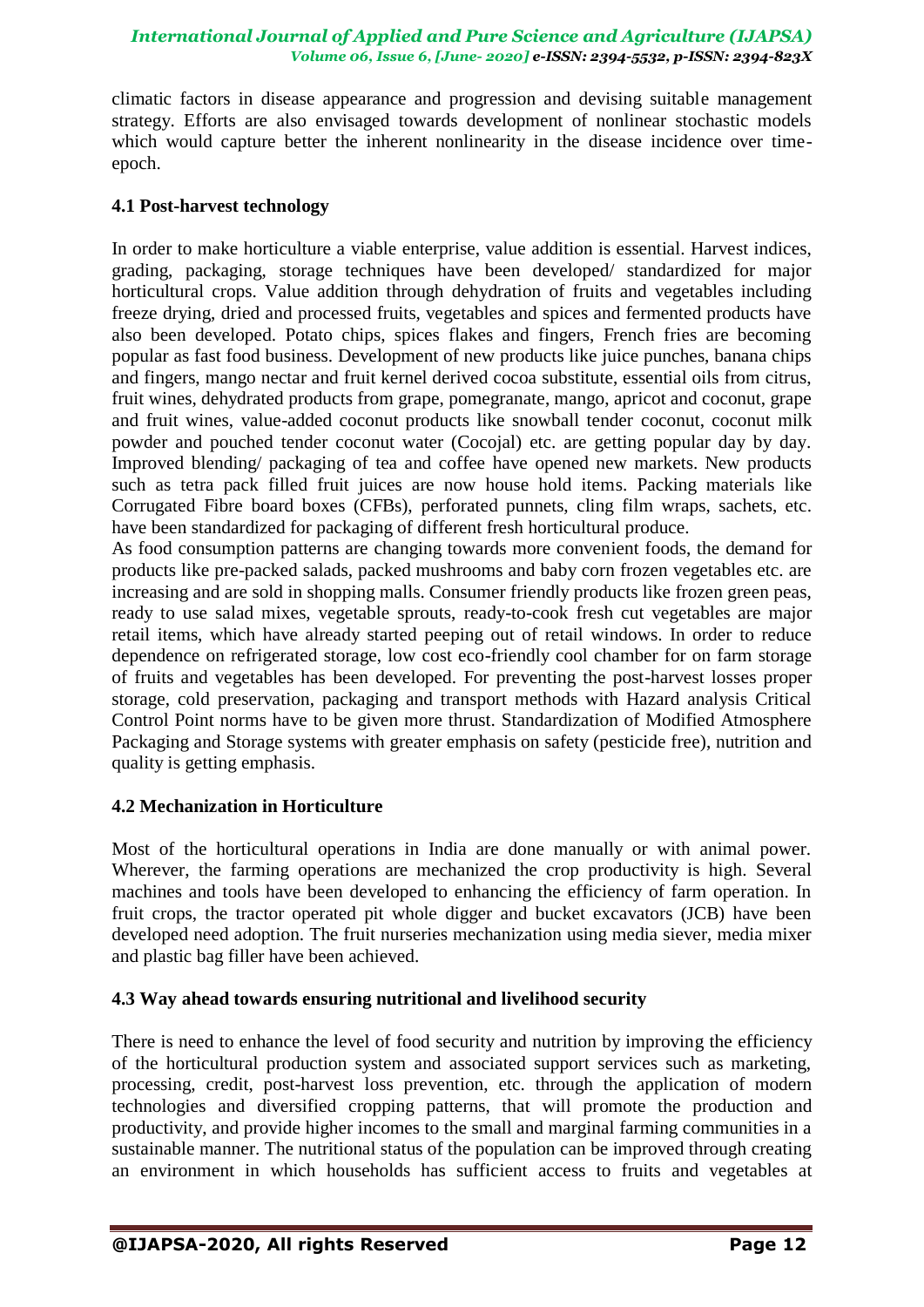affordable prices throughout the year and the necessary knowledge and skills to prepare and consume foods to complement their diet, specifically targeting the poor women farmers and children. Develop sustainable capability among low income communities in increasing productivity and year round production of horticultural crops (fruits, vegetables and spices) through the introduction of superior quality planting materials and seeds and the promotion of production skills. Minimize post-harvest losses, improve postharvest handling and maximize primary producers' profits and income through the promotion of on-farm and communitybased produce handling methods as well as to enhance marketing support services. Promote income-generating activities, including agro-processing, to enable the optimum utilization of horticultural produce to supplement family incomes, with additional support form microcredit and food assistance programs, especially for poor and disadvantaged group. Increase the nutritional awareness among the beneficiaries and develop a comprehensive food based nutrition program to reduce malnutrition in the target groups comprising all groups of population with major focus on women and children.

Production of fruits, vegetables, flowers, spices and plantation crops has been success stories of the last decade, and to continue to build on success, sector has to face challenges. Therefore, there is a need to prioritize the action outlining the research, development and extension, to make this sector a key driver in rural and regional economic development. Demand for high value produce is growing both in domestic and overseas market at the same time, competition is also increasing. New changes in retailing participation of corporate sector means that retailing will depend upon strategic alliance and supply chain management. Strengthen research on impact assessment of climate change on horticultural crops using controlled environmental facilities and simulation models, analysis of past weather data and integration with productivity changes (including extreme events). Production, demand and supply of commodities, economics and trade, sensitive stages and process during crop development, diversity and dynamics of major insects, microbes and pathogens, intensification of studies on pest, disease and weather relationships demand focused alteration. Therefore, sustainability will depend upon improving competitiveness, reducing impact on environment, quality assurance and food safety and capability of communities engaged in this sector to manage change.

## **V. Conclusion**

The agricultural paradigm is already undergoing a shift with focus from cereal production to diversified farming. Horticultural crops besides improving biological productivity and nutritional standards also have enormous scope for enhancing profitability. This group of crops comprising fruits, vegetables, root and tuber crops, plantation crops, medicinal and aromatic plants, spices and condiments and ornamental crops, would constitute core of any such agro-economic strategy. Past investment has been rewarding in terms of increased production, productivity and export of horticultural produce. However, challenges confronting are still many. Although, the country is second largest production of fruits and vegetables; the availability of fruits and vegetables still continues to be much below the dietary requirements. With increase in per capita income and accelerated growth of health conscious population, demand for horticultural produce is on increase which is expected to further accelerate, which will require more production. But the production has to be competitive both in terms of quality and price. Thus, the potentialities, which exist, need to be harnessed and gains have to be sustained. Development of improved cultivars with high quality characteristics, productivity, resistance to pest and disease and tolerant to abiotic stresses. The technologies must improve the efficiency of water and nutrients and variability in yield, quality and also reduced post-harvest crop losses. Efforts will also be needed to ensure timely availability of quality seed and planting material. Consequently, horticultural